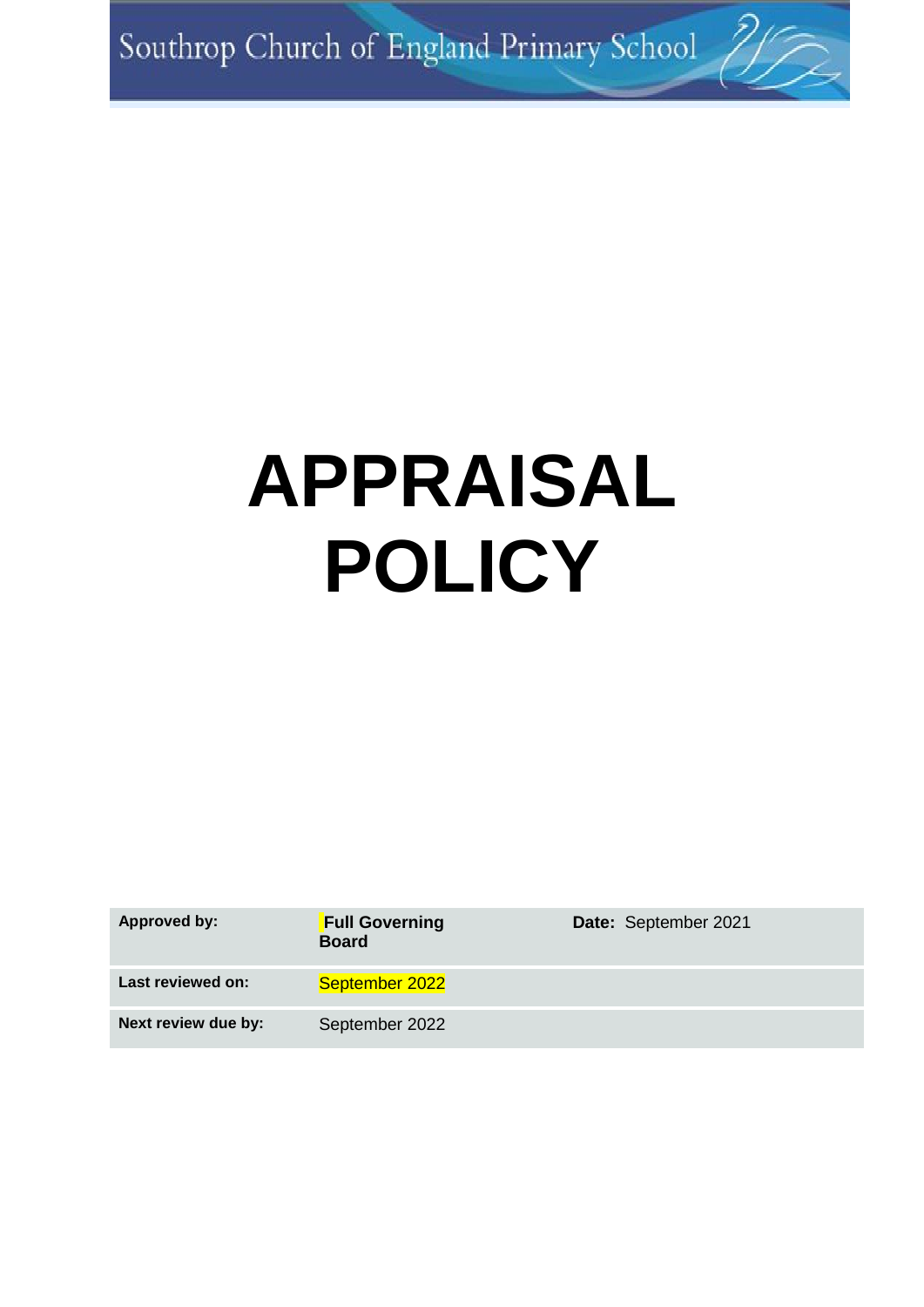# **SOUTHROP C. OF E. PRIMARY SCHOOL**

# **Appraisal Policy**

# **September 2021**

## **1. Statement of Intent**

An appraisal is a regular review of your performance against a set of agreed criteria, objectives or standards. It will enable staff and their appraiser to discuss how they do their job, to what standard they do it, and what development they need to either help them do it better, differently or to achieve particular goals

It applies to all staff in the school, excluding those on contracts of less than one traditional term or two new terms; those undergoing induction (probationary period for support staff and NQT period for teachers); and staff who are subject to the capability procedure

## **2. Equalities**

2.1 Nothing in this policy is intended to put at a disadvantage any group of pupils or others in its implementation based on their disability, gender, race, religion or beliefs, sexual orientation or age.

# **3. How often will there be appraisals?**

3.1 All staff will have an appraisal once a year. However it is good practice to meet regularly throughout the year to discuss performance, this will be done termly.

3.2 The school has decided that the annual appraisal cycle will be:-

- In July for teachers
- By 31<sup>st</sup> December for the Head teacher
- $\bullet$  By 30<sup>th</sup> September for support staff

3.3 For support staff, although not a legal requirement, appraisal is part of good management practice.

#### **4. Who will carry out appraisals?**

4.1 Whatever the role, appraisal enables clear communication between staff and co head teachers.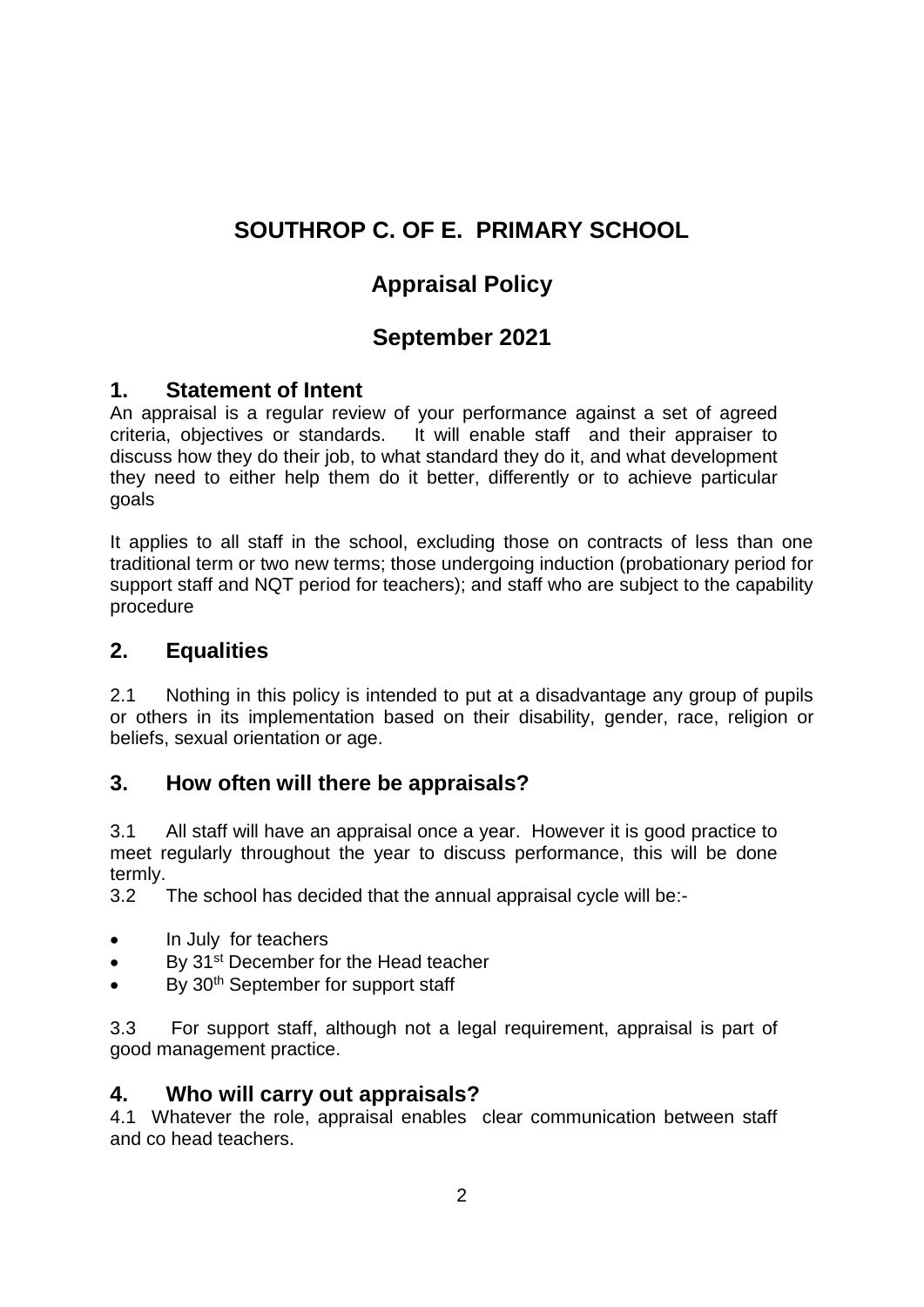4.2 The staffing structure demonstrates which co head will carry out each member of staffs appraisal.

4.3 The co head teacher will be appraised by a sub-group of the governing body, supported by a suitably qualified and/or experienced external adviser who has been appointed by the governing body for that purpose. The sub-group will normally consist of 2 or 3 members of the governing body, who will not be members of the school staff.

4.4 If there are objection to the allocation of an appraiser, you should explain your reasons, in writing, to the co head teachers (Chair of Governors in the case of the head teacher), who will consider the situation. However, the decision lies with the head teacher (Chair of Governors).

#### **5. What will be discussed?**

5.1 For support staff there will be a discussion regarding your role(s) in school. This may cover how your role has changed or may change but there will be:-

- a review of your standard of work and whether or not it meets expectations:
- unless this is your first appraisal, a review of how well you completed last year's objectives;
- if you are supporting pupils' learning, a review of how well this is working;
- consideration of any training or development needs;
- smart objectives for the coming appraisal period.

5.2 For teachers the appraisal will consider the whole role that you undertake in school. Teachers who hold additional responsibility, for example, a Teaching and Learning responsibility (TLR), as SENCo, or on the Leadership pay range, (including the head teacher), will have these duties and responsibilities included, and it could form the basis for one or more of your objectives. The discussion will also consider:-

- how your role has changed or may change:
- unless this is your first appraisal, your appraiser will review with you how well you have performed in completing last year's objectives;
- your assessment against the Teachers Standards, or appropriate standards if you do not hold QTS;
- any training and development to meet the needs of the service and support the teacher's continuous professional development;
- the progress of the pupils assigned to you;
- Objectives for the coming appraisal period;
- whether you have successfully met your objectives and relevant standards, and how this will affect your pay.

#### **6. What are the objectives?**

6.1 Objectives set will be appropriate to the role a member of staff has in school and their level of skills, experience. An objective may be about doing a job better, or it may be a particular project or task, but it should contribute to educational provision, pupil outcomes, and continuous school improvement, either directly or indirectly, depending on the role.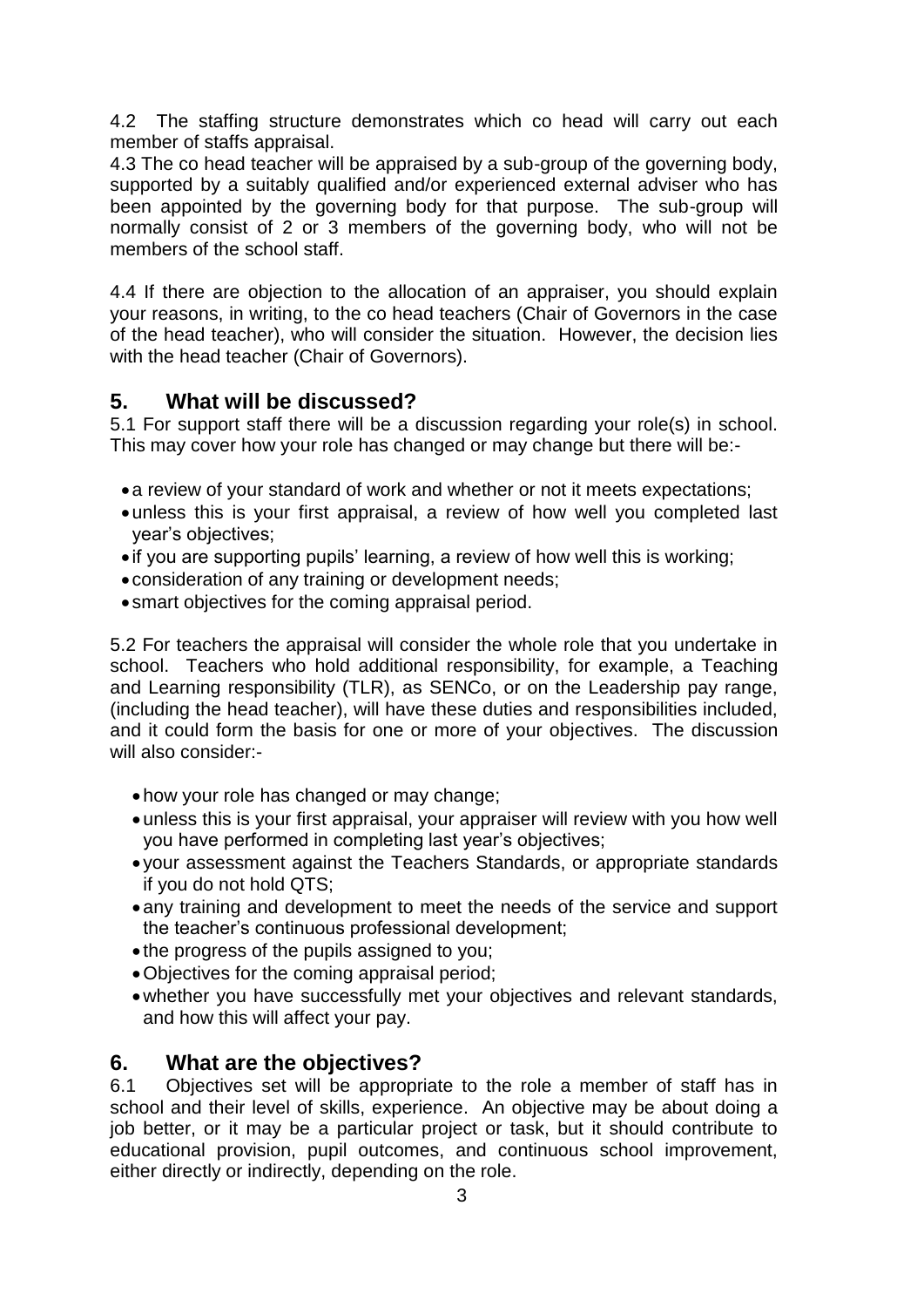6.2 For teachers there will normally be three objectives, set before or as soon as practicable after the start of the appraisal period. One of the objectives should focus on CPD.

6.3 Objectives for support staff are not as prescriptive, but it would be appropriate to follow the same pattern as for teachers.

6.4 The appraiser will look to agree the objectives with the staff member, if this is not possible, the final decision will be with the appraiser.

# **7. Absences**

7.1 Attendance may be an area of concern and can affect the outcome of the appraisal. However the circumstances for each individual will be different and these will need to be taken into consideration.

7.2 Performance should be considered both prior to and on return from maternity leave. Where there has normally been good or better performance whilst at work, it is reasonable to expect that this would have been the case.

7.3 With sickness absence not related to maternity the situation is more complex. Intermittent or long-term absence is likely to impact on individual and school performance, and may need to be dealt with as a performance issue under the school's sickness absence or attendance policy. The school will have due regard to any disability or other condition which affects your attendance and performance at work. Staff should ensure that the co - head teacher is made aware of any such condition as it arises.

#### **8 What happens if expectations are not met?**

8.1 Throughout the year, as part of the regular meetings points for improvements will be noted and suggestions and support will be provided. However when a concern arises, if a meeting is not scheduled, then the line co head teacher should arrange a meeting as part of the appraisal process to discuss the concerns.

8.2 It is likely that objectives will be revised to reflect the areas for development. Appropriate support will also be discussed and how this will be put in place.

8.3 As well as clear expectations and support, timescales will be set, and, if not already arranged, a date set for the next meeting. This will be part of the normal appraisal process, but will review whether or not you have addressed the areas of concern.

8.4 If concerns remain, a co-head teacher will arrange a structured meeting to establish an action plan.

The meeting will:-

- Give clear feedback about the nature and seriousness of the concerns
- Clarify what action and support has already taken place
- Give an opportunity to comment and discuss the concerns
- Agree any support that will be provided to help address the concerns
- Make it clear how progress will be monitored and when it will be reviewed
- Explain what will happen next if no, or insufficient improvement is made.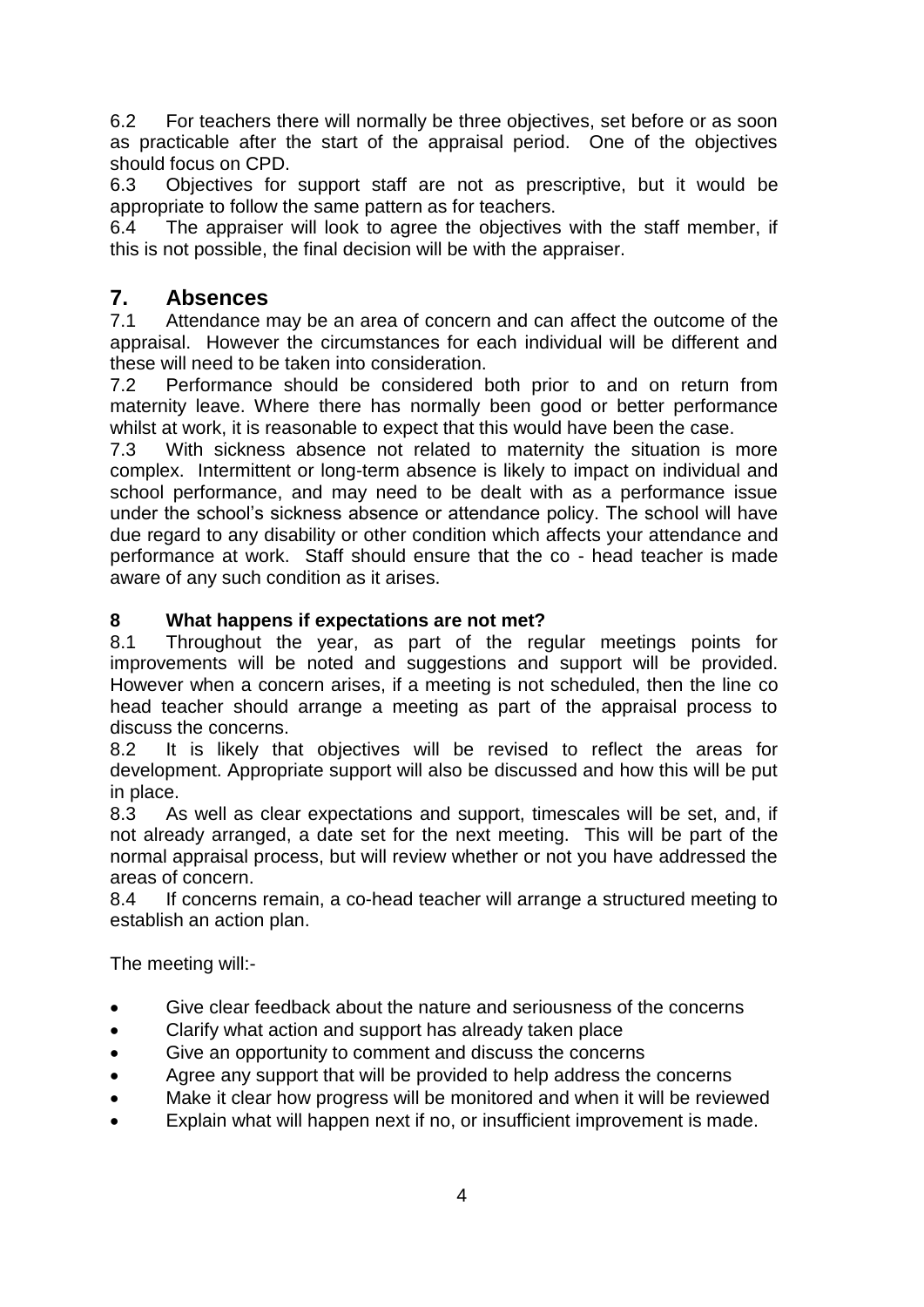8.5 If after the monitoring period no, or insufficient improvement has been made, a notification of a formal meeting where capability procedures will be considered.

8.6 Depending on how serious the concerns are, or if there are recurring concerns about performance, the co-head teacher may decide to move straight to the capability procedure as soon as the concerns have been identified.

#### **9 Pay changes linked to appraisal**

9.1 For teachers pay will be linked to your appraisal. Targets will be set for the first academic term for assessment the following July. The Pay Policy sets out the criteria that are needed to achieve a pay increase and progress through the pay range; or achieve a change in pay range.

9.2 Teachers are entitled to receive an annual statement of pay and this will confirm any change as a result of your appraisal.

9.3 Support staff receive an increment at 1<sup>st</sup> April each year until the maximum of the grade is reached. Particular arrangements apply for support staff that commence their employment on or after 1<sup>st</sup> October. Should performance fall below the expected standard and you become subject to formal performance (including capability) procedures, incremental progression is likely to be withheld.

#### **10. Complaint about appraisal**

10.1 The first stage is to discuss with your appraiser the decisions about your performance that have been made and to understand the evidence on which those decisions are based.

10.2 If you can demonstrate that evidence used for the appraisal was inaccurate or incomplete, then you should make this information available to your appraiser, who can then review the assessment and decide whether or not they need to change the appraisal outcomes.

10.3 If you remain unhappy with the decision, you should write to the head teacher (Chair of Governors in the case of the head teacher) who will arrange for the situation to be reviewed. If you are unhappy about a pay decision arising out of appraisal this can be dealt with through the pay appeal process as detailed in the pay policy.

## **11. Confidentiality**

11.1 All appraisal information and documentation will remain confidential to the member of staff and the appraiser.

11.2 In certain circumstances, such as concerns about performance or an appeal, it may be necessary to share the documentation on a confidential basis with those involved in taking the matter forward under the terms of this or a related policy e.g. a governors' panel.

11.3 Ofsted are entitled to see anonymised appraisal information, as are the governing body for monitoring purposes.

## **12. Other documents**

- Teachers' pay policy
- Code of Conduct and Confidential Reporting Procedure (Whistleblowing).